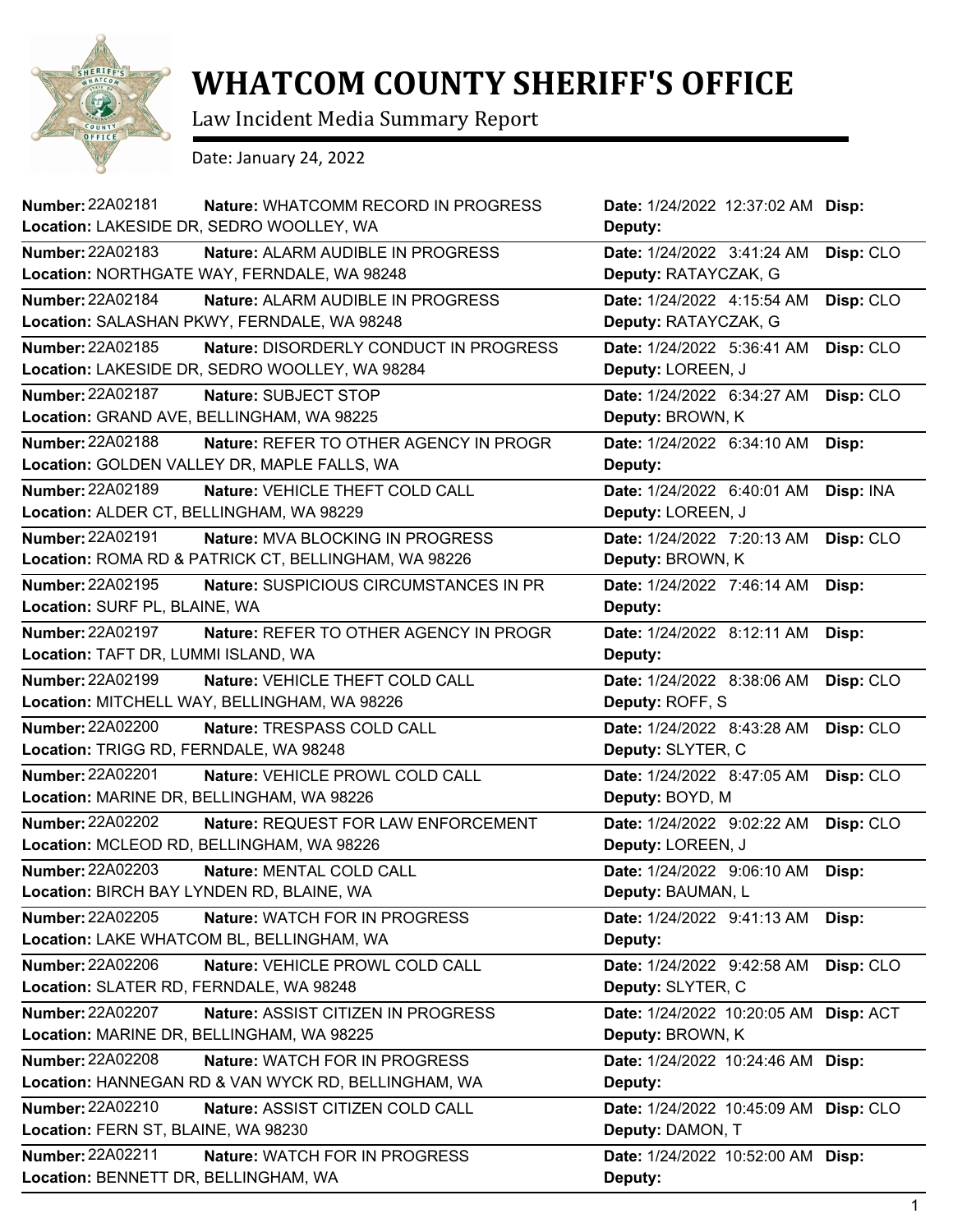| Number: 22A02214<br>Nature: VEHICLE PROWL IN PROGRESS                | Date: 1/24/2022 11:29:02 AM Disp:       |
|----------------------------------------------------------------------|-----------------------------------------|
| Location: NIELSEN AV, FERNDALE, WA                                   | Deputy: ROFF, S                         |
| Number: 22A02215<br>Nature: SUSPICIOUS VEHICLE IN PROGRESS           | Date: 1/24/2022 11:32:09 AM Disp: CLO   |
| Location: PORTAL WAY, FERNDALE, WA 98248                             | Deputy: SLYTER, C                       |
| Number: 22A02216<br>Nature: VEHICLE PROWL COLD CALL                  | Date: 1/24/2022 11:29:10 AM Disp: CLO   |
| Location: SLATER RD, FERNDALE, WA 98248                              | Deputy: BOYD, M                         |
| Number: 22A02218<br>Nature: VEHICLE PROWL COLD CALL                  | Date: 1/24/2022 11:38:20 AM Disp:       |
| Location: NIELSEN AV, FERNDALE, WA                                   | Deputy: SLYTER, C                       |
| Number: 22A02219<br>Nature: THEFT COLD CALL                          | Date: 1/24/2022 10:32:22 AM Disp: CLO   |
| Location: CHUCKANUT DR, BELLINGHAM, WA 98229                         | Deputy: BOYD, M                         |
| <b>Number: 22A02220</b><br>Nature: FRAUD COLD CALL                   | Date: 1/24/2022 11:54:55 AM Disp:       |
| Location: ANDERSON RD, BLAINE, WA                                    | Deputy: DAMON, T                        |
| <b>Number: 22A02222</b><br><b>Nature: ALARM PANIC IN PROGRESS</b>    | Date: 1/24/2022 12:43:09 PM Disp:       |
| Location: KELLY RD, BELLINGHAM, WA                                   | Deputy: KING, M                         |
| Number: 22A02223<br>Nature: REFER TO OTHER AGENCY IN PROGR           | Date: 1/24/2022 12:44:34 PM Disp:       |
| Location: VAN WYCK RD, BELLINGHAM, WA                                | Deputy:                                 |
| <b>Number: 22A02224</b><br>Nature: VEHICLE THEFT COLD CALL           | Date: 1/24/2022 1:01:03 PM<br>Disp: CLO |
| Location: REDWOOD AVE, BELLINGHAM, WA 98225                          | Deputy: ROFF, S                         |
| Number: 22A02225<br>Nature: SUSPICIOUS VEHICLE IN PROGRESS           | Disp: CLO<br>Date: 1/24/2022 1:03:13 PM |
| Location: PORTAL WAY, FERNDALE, WA 98248                             | Deputy: DAMON, T                        |
| <b>Number: 22A02226</b><br><b>Nature: TRAFFIC HAZARD IN PROGRESS</b> | Date: 1/24/2022 1:10:34 PM<br>Disp:     |
| Location: BRITTON RD & EMERALD LAKE WA, BELLINGHAM, WA               | Deputy: MOYES, K                        |
| Number: 22A02227<br>Nature: THEFT COLD CALL                          | Date: 1/24/2022 12:46:40 PM Disp: CLO   |
| Location: DAHL LN, BLAINE, WA 98230                                  | Deputy: BOYD, M                         |
| <b>Number: 22A02230</b><br>Nature: TRAFFIC STOP                      | Date: 1/24/2022 1:52:36 PM<br>Disp:     |
| Location: SAMISH WA & GOVERNOR RD, BELLINGHAM, WA                    | Deputy: MOYES, K                        |
| <b>Number: 22A02232</b><br>Nature: SUSPICIOUS CIRCUMSTANCES COLD     | Date: 1/24/2022 1:59:24 PM<br>Disp: CLO |
| Location: BOB HALL RD, LYNDEN, WA 98264                              | Deputy: DAMON, T                        |
| Number: 22A02233<br>Nature: ASSIST AGENCY IN PROGRESS                | Date: 1/24/2022 2:00:25 PM<br>Disp:     |
| Location: 2ND ST, BLAINE, WA                                         | Deputy: WALCKER, T                      |
| <b>Number: 22A02235</b><br>Nature: WATCH FOR IN PROGRESS             | Date: 1/24/2022 2:10:32 PM<br>Disp:     |
| Location: WASCHKE RD, BELLINGHAM, WA                                 | Deputy:                                 |
| <b>Number: 22A02238</b><br>Nature: ASSIST CITIZEN COLD CALL          | Disp: CLO<br>Date: 1/24/2022 2:19:12 PM |
| Location: QUINAULT RD, BLAINE, WA 98230                              | Deputy: DAMON, T                        |
| Number: 22A02239<br>Nature: CIVIL PROBLEM IN PROGRESS                | Date: 1/24/2022 2:20:15 PM<br>Disp: CLO |
| Location: TRIGG RD, FERNDALE, WA 98248                               | Deputy: ROFF, S                         |
| <b>Number: 22A02243</b><br>Nature: ASSIST CITIZEN IN PROGRESS        | Disp: CLO<br>Date: 1/24/2022 3:00:21 PM |
| Location: GRAND AVE, BELLINGHAM, WA 98225                            | Deputy: INGERMANN, N                    |
| Number: 22A02245<br>Nature: WELFARE CHECK IN PROGRESS                | Date: 1/24/2022 3:13:28 PM<br>Disp:     |
| Location: SHADY LANE RD & DEAD EN, BELLINGHAM, WA                    | Deputy:                                 |
| <b>Number: 22A02246</b><br>Nature: HANGUP (911) IN PROGRESS          | Date: 1/24/2022 3:16:37 PM<br>Disp:     |
| Location: SHADY LANE RD & DEAD EN, BELLINGHAM, WA                    | Deputy:                                 |
| <b>Number: 22A02249</b><br>Nature: WHATCOMM RECORD IN PROGRESS       | Date: 1/24/2022 3:30:41 PM<br>Disp:     |
| Location: SHADY LANE RD & DEAD EN, BELLINGHAM, WA                    | Deputy:                                 |
| <b>Number: 22A02250</b><br>Nature: ASSIST CITIZEN IN PROGRESS        | Disp: CLO<br>Date: 1/24/2022 3:33:42 PM |
| Location: SURF PL, BLAINE, WA 98230                                  | Deputy: CONLEE, Z                       |
| Number: 22A02255<br>Nature: TRAFFIC PROBLEM IN PROGRESS              | Date: 1/24/2022 4:06:29 PM<br>Disp:     |
| Location: E LAKE SAMISH DR & FRIDAY CREEK RD, BELLINGHAM, WA         | Deputy: MOYES, K                        |
|                                                                      |                                         |